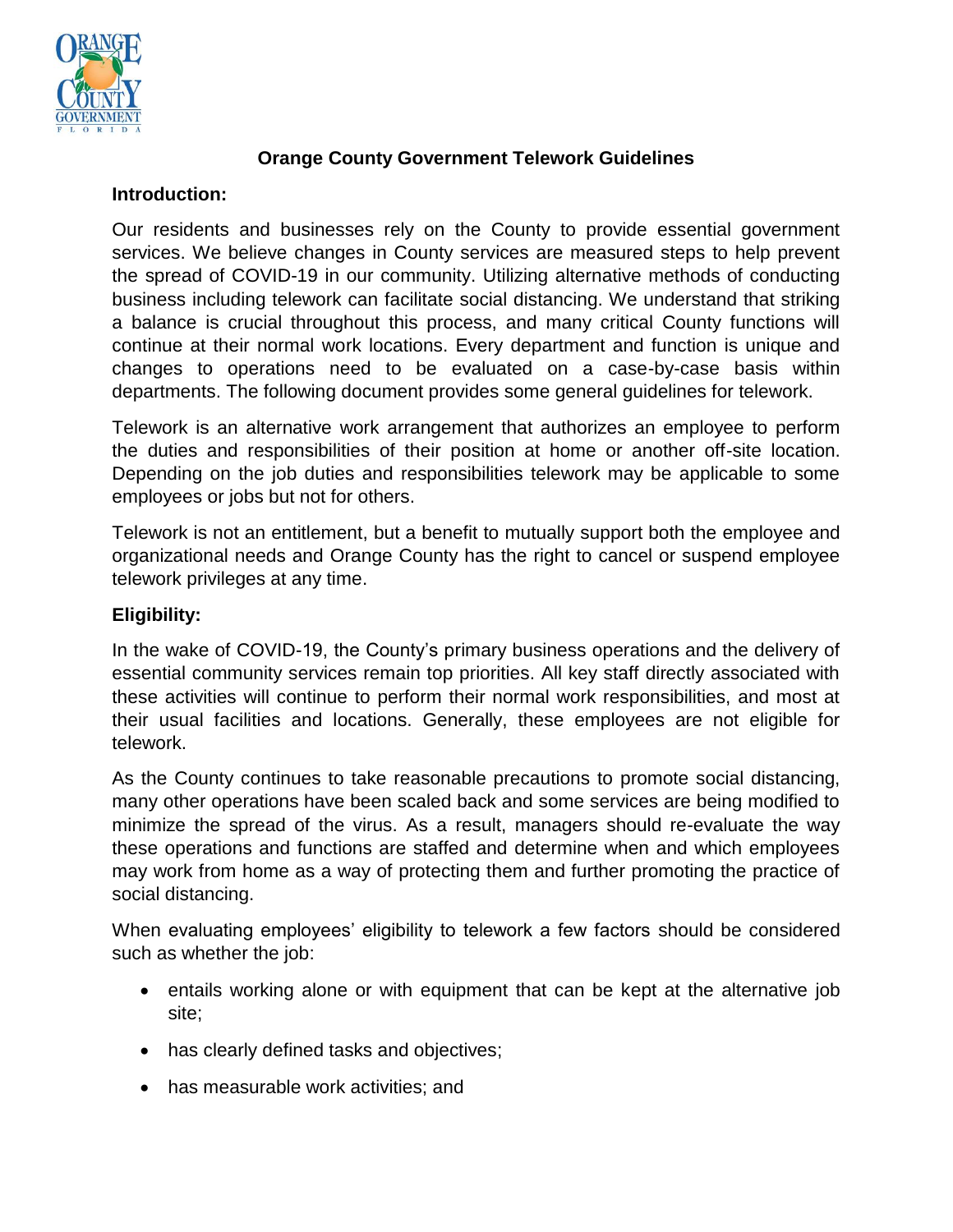otherwise supports the County's ability to practice social distancing to prevent the spread of the virus.

In many cases the employee's current work duties and assignments easily lend themselves to telework arrangements; however, others may require some modification.

Teleworking generally works well with exempt positions, but it can be more challenging with some nonexempt positions. Nonexempt positions may require closer monitoring and oversight, in order to comply with the Fair Labor Standards Act and collective bargaining unit agreements, if applicable. In addition, nonexempt positions require careful tracking of time and recording of each workday showing when the employee begins and ends the workday, as well as meal and break periods.

There may not be one solution that works for or is right for everyone. Some employees, due to the nature of their work, will be expected to report to work at their usual location. However, it is encouraged to allow eligible employees to telework, whenever possible.

Telework requests need to be evaluated based on the factors mentioned above and approved by the Division Manager and the Department Director. Human Resources should be notified which employees are teleworking.

### **Steps to Ensure Telework Effectiveness:**

### **Define Work Arrangement**

- Establish the days and hours the employee is expected to telework
	- o Leave policy and procedures for requesting time off remain the same
- Identify methods of contact (such as dedicated phone line, voice mail, email, videoconference, etc.) and time/frequency of contact.

### **Determine Key Deliverables**

- Identify assignments and tasks that need to be performed each week.
- Establish and communicate measureable deliverables for the week.
- Specify who is responsible for monitoring deliverables.

It may be unrealistic to assume that all productivity standards or outcomes can be sustained as we continue to navigate COVID-19. Some services are being deferred or modified during this period. Our focus now is to keep everyone safe and healthy while maintaining as much productivity as possible.